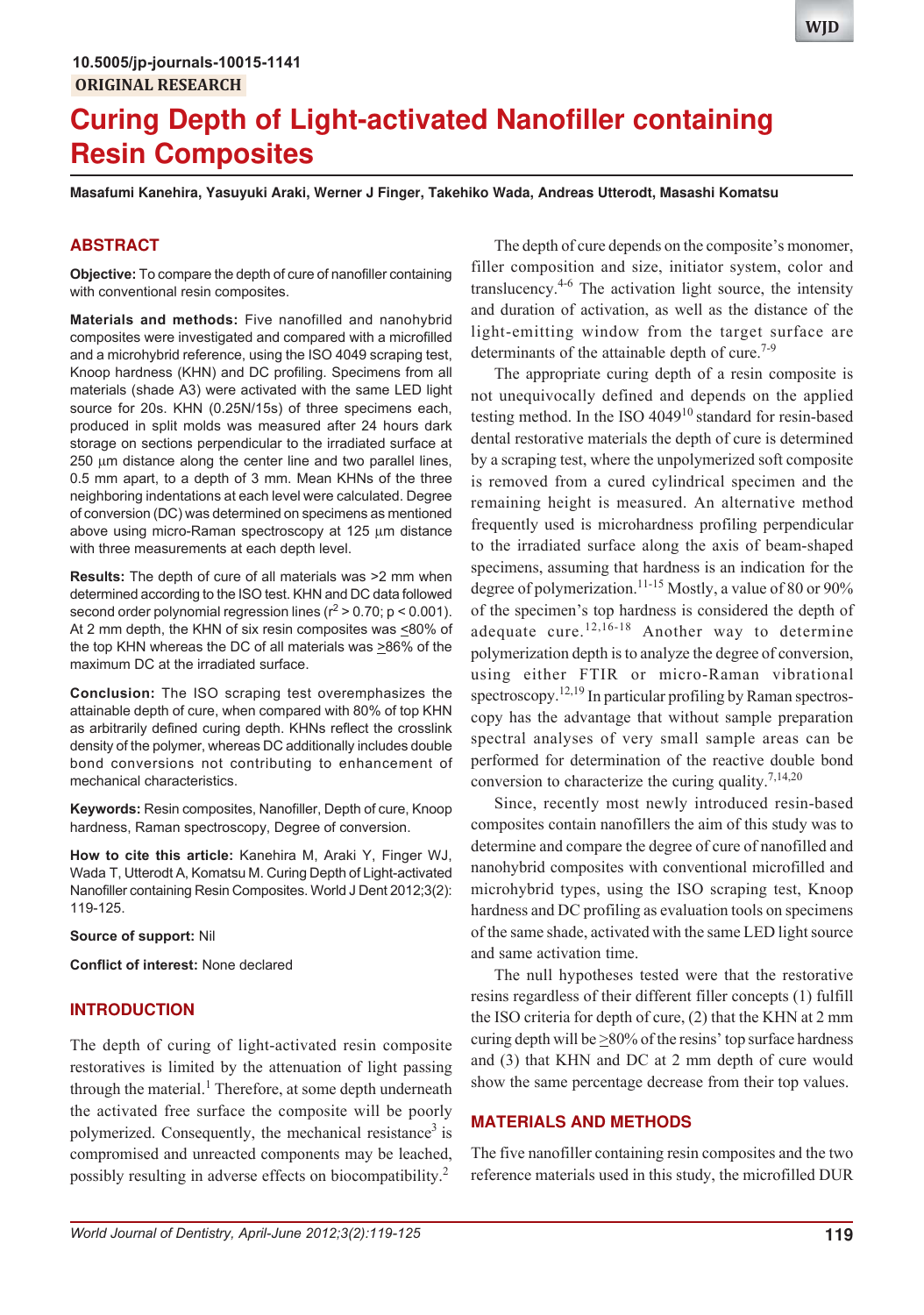| <b>Table 1: Materials tested</b> |                            |           |               |                                   |                                                                                               |           |  |  |
|----------------------------------|----------------------------|-----------|---------------|-----------------------------------|-----------------------------------------------------------------------------------------------|-----------|--|--|
| <b>Materials</b>                 | <b>Manufacturer</b>        | Batch no. | <b>Expiry</b> | Composition                       |                                                                                               |           |  |  |
|                                  |                            |           |               | Monomer                           | Filler                                                                                        | Vol $(%)$ |  |  |
| Durafill® VS                     | Heraeus Kulzer,<br>Germany | 010213    | 2013-07       | Bis-GMA, UDMA,<br><b>TEGDMA</b>   | $SiO2$ (20-70 nm) and<br>Pre-polymer $<$ 20 $\mu$ m                                           | 66        |  |  |
| Filtek™ Z250                     | 3M ESPE, USA               | N134014   | 2012-09       | Bis-GMA, Bis-EMA,<br><b>UDMA</b>  | $SiO2$ , ZrO <sub>2</sub> clusters,<br>average 0,6 µm<br>$(0.19-3.3 \,\mu m)$                 | 60        |  |  |
| <b>Filtek™</b><br>Supreme XT     | 3M ESPE, USA               | N144799   | 2013-02       | Bis-GMA, UDMA,<br>Bis-EMA, TEGDMA | $SiO2/SrO2 clusters,$<br>$(0.8 - 1.4 \text{ µm})$ .<br>$SiO2$ (20 mm)                         | 59.5      |  |  |
| Kalore                           | GC, Japan                  | 1002161   | 2013-02       | UDMA (DuPont),<br>DMA, UDMA       | Prepolymer $(SrO2, 400 nm,$<br>lanthanoid fluoride 100 nm)<br>Silica- and Sr-doped nanofiller | 69        |  |  |
| MI Fil                           | GC, Japan                  | 1007242   | 2013-07       | UDMA, Bis-MEPP,<br><b>TEGDMA</b>  | Silica-nanofiller (16 nm),<br>Sr-doped nanofiller (200 nm)                                    | 50        |  |  |
| <b>MI Flow</b>                   | GC, Japan                  | 1002121   | 2013-02       | UDMA, Bis-MEPP,<br><b>DMA</b>     | Silica- (16 nm) and Sr-doped 50<br>nanofiller (700 nm),<br>lanthanoid fluoride (100 nm)       |           |  |  |
| Venus <sup>®</sup><br>Diamond    | Heraeus Kulzer,<br>Germany | 010034    | 2013-08       |                                   | TCD-DI-HEA, UDMA Ba-AI-F-Si glass <20 um,<br>$SiO2$ (5 nm)                                    | 64        |  |  |

*Abbreviation*: Bis-GMA: Bisphenol A diglycidylether methacrylate; UDMA: Urethane dimethacrylate; TEGDMA: 3,6-dioxaoctamethylendimethacrylate; Bis-EMA: Ethoxylated bisphenol-A dimethacrylate; DMA: Dimethacrylate; Bis-MEPP: 2,2-Bis (4-methacryloxypolyethoxyphenyl)propane; TCD-DI-HEA: (Bis-(acryloyloxymethyl)tricyclo 5.2.1.02,6 decane)

and the microhybrid Z250 are listed in Table 1, including their main compositions, as extracted from publicly available manufacturer information. All shades were A3 according to the common VITA classification.

# **Depth of Cure according to ISO 4049**

Depth of cure was determined as specified in ISO 4049 for class 2 materials, requiring a depth of cure of 1.5 mm. For each material three specimens were produced using 20s light activation (G-Light Prima-II; GC Company, Tokyo, Japan; blue light LED with 1200 mW/cm<sup>2</sup> light intensity; single wavelength 430-500 nm). Immediately after curing the specimens were removed from the mold and the uncured material was removed with a plastic spatula. The height of the cured cylinder is measured and divided by two as value for the depth of cure. The data were statistically treated by one-way ANOVA and Tukey's post-hoc test ( $p \le 0.05$ ).

# **Depth of Cure by Knoop Hardness Profiling**

For hardness profiling beam-shaped composite specimens (n = 3) were produced in split black Teflon molds (3  $\times$  2  $\times$ 6 mm), placed with the  $3 \times 2$  mm opening on a strip-covered glass plate, filled from the opposite side with slight excess, covered with another Mylar strip, and pressed flush for light activation with the LED curing device G-Light Prima-II for 20s with the light exit window in contact with the strip covered surface. Following removal from the mold, the nonpolymerized part of composite was removed with a plastic

spatula and the samples were dark stored for 24 hours at ambient laboratory atmosphere  $(23 \pm 2^{\circ}\text{C}, 50 \pm 5\%$  relative humidity). Prior to hardness testing the one of the samples' 3 mm wide surface was prepared by wet-grinding using ISO P1000 grit silicon carbide abrasive paper. Knoop (KHN) indentations (0.25N/15s) were produced with the microhardness tester HM 102 (Akashi, Mitutoyo Corp., Kanagawa, Japan) at  $250 \mu m$  distance along the center line and two parallel lines, 0.5 mm apart from the center line, with the first indentations  $250 \mu m$  underneath the edge of the irradiated top surface. Mean KHNs of the three neighboring indentations at each level were calculated. For each material the means at each depth level of the three specimens followed second order polynomial regression lines to describe the course of the KHN decrease.

# **Depth of Cure by Degree of Conversion of Double-bonds (DC)**

Micro-Raman spectra of the uncured and cured materials were measured by a Raman spectrophotometer NRS-3000FL (JASCO Corporation, Tokyo, Japan) fitted with a solid-state diode laser (532 nm, 1.2 mW). The spectral resolution was approx. 1  $cm^{-1}$ . Through the microscope objective (UMPLFL20x,  $NA = 0.46$ , Olympus) the spatial resolution was approx. 3 µm. Raman spectra were obtained in the region 1970-975  $cm^{-1}$ . Eight accumulations throughout 5 seconds measurement were performed. This method allows to evaluate the degree of conversion (DC),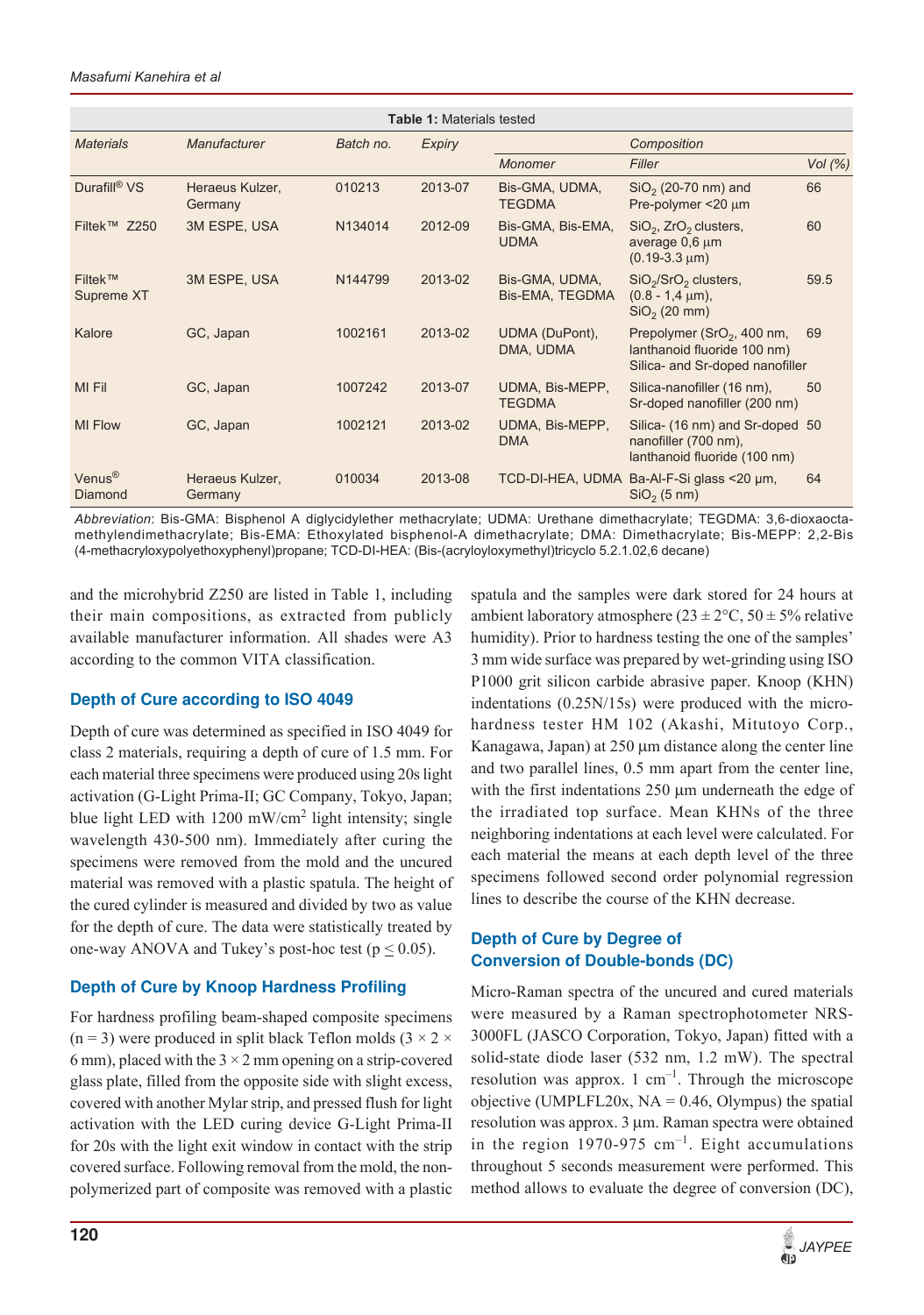which is the percentage of vinyl functions converted to aliphatic functions by comparing the vibration band of the residual unpolymerized (meth) acrylate  $C = C$  bond at 1640 cm<sup>-1</sup> against the aromatic  $C = C$  stretching band at 1610 cm–1 used as internal standard. The DC is calculated as follows: DC (%) = 100 [1 - ( $R_{\text{polymerized}}/R_{\text{unpolymerized}}$ ), where R is the ratio between the peak area at  $1640 \text{ cm}^{-1}$ / peak area at  $1610 \text{ cm}^{-1}$ . In case of the resin composite VED there is no aromatic stretching band at  $1610 \text{ cm}^{-1}$ , therefore the stretching band at  $1600 \text{ cm}^{-1}$  was used for internal calibration. Quantum-chemical calculation of the partial structure of the VED monomer's acryloyloxymethyl moiety was performed to assign the Raman signals. Assignment of Raman signals in the partial structure of VED monomer was carried out by Gaussian 09 package.<sup>21</sup> The partial structure (acryloyloxymethyl group) was fully optimized by B3LYP/6-31G (2d,3p) method, followed by Raman optical activity calculation with B3LYP/6-311G (2d,3p) calculation. The calculation results showed that a signal at 1610 cm<sup>-1</sup> corresponded to the C = C stretching mode in the acryloyloxymethyl group. The peak at  $1600 \text{ cm}^{-1}$  did not appear in the calculation. The acryloyloxymethyl moiety is considered the reaction point for photo-polymerization; any other Raman peak out of the acryloyloxymethyl moiety has fixed intensity during the photopolymerization. Thus, the peak at  $1600 \text{ cm}^{-1}$  is suitable as internal standard.

For determination of the DC, specimens were prepared as described for KHN testing above. On each specimen spectra are registered at 0.125 mm distance along the center of the 3 mm wide beam surface and two lines, 0.5 mm apart on each side of the center line, with the first registration approximately 0.05 mm underneath the edge of the irradiated top surface of the sample. For each material the means of the three specimens' mean DCs by depth level were fitted with a second order polynomial using nonlinear regression analysis.

## **RESULTS**

Figure 1 shows the depths of cure as determined according to the ISO 4049 method. All seven materials tested hardened in agreement with the manufacturers instructions to a depth of at least 2 mm, fulfilling the requirement of the ISO standard. Z250 showed the deepest cure, whereas FIL and VED hardened slightly deeper than the 2 mm threshold.

Figure 2 shows the relationship between KHN and depth of cure for the seven materials tested. Each point represents the mean value for the depth of cure of three specimens, calculated from the three individual KHN values of each of the specimens at the same depth underneath the irradiated surface. KHN values *vs* depth were fitted with second order



**Fig. 1:** Depth of cure (mm) of resin composites determined according to the procedure outlined in ISO standard 4049 ( $n = 3$ )



**Fig. 2:** Relationships between mean KHN (n = 3) and depth of cure for the resin composites investigated. Second order polynomial regression lines ( $r^2 \ge 0.93$ , p < 0.001)



**Fig. 3:** Relationships between mean DC (n = 3) and depth of cure for the resin composites investigated. Second order polynomial regression lines ( $r^2 \ge 0.70$ , p < 0.001)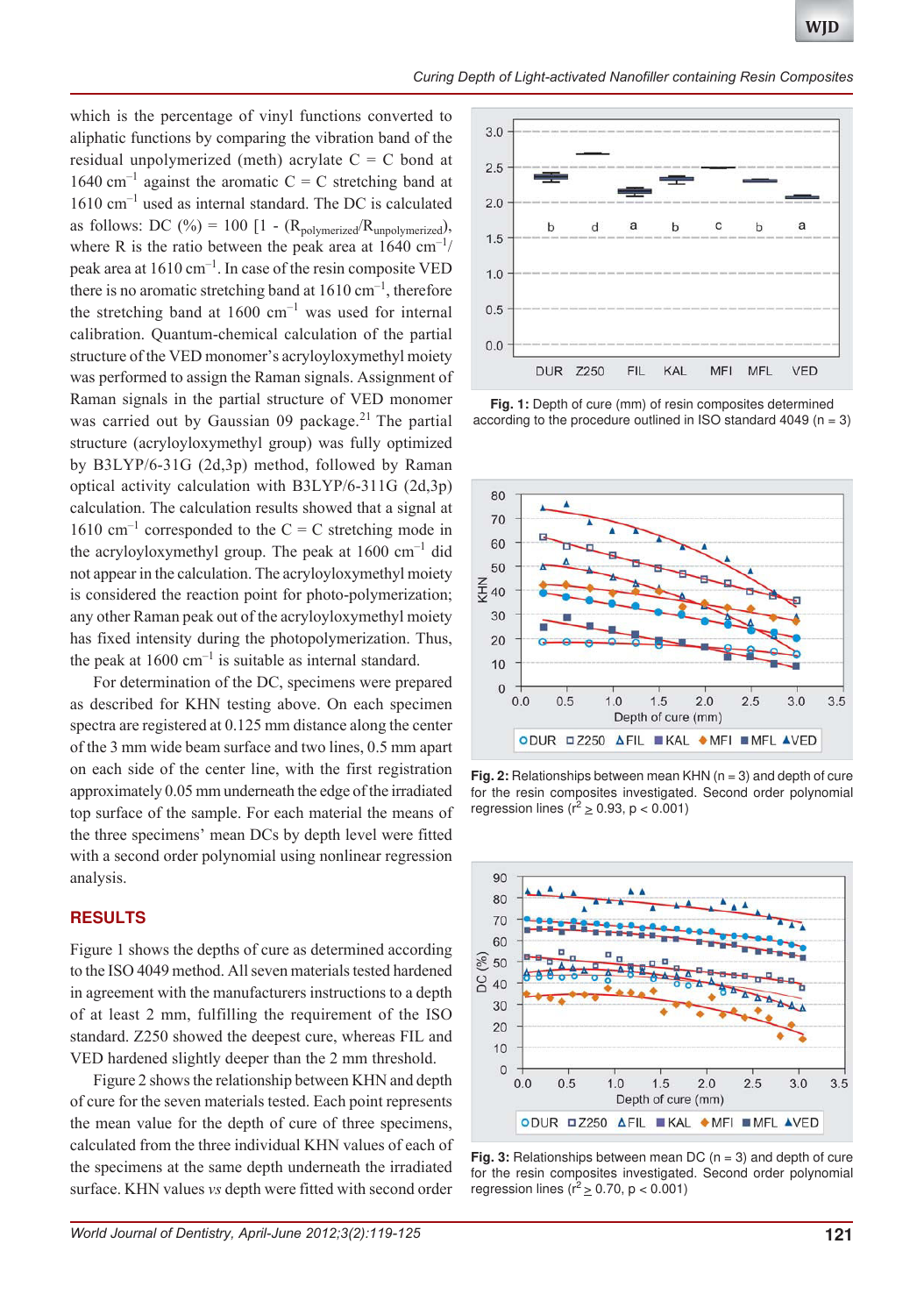| <b>Table 2: Depth of cure vs KHN</b><br>Regression coefficients and coefficients of determination<br>(max. KHN = Intercept with ordinate) |         |                                       |                |               |               |  |
|-------------------------------------------------------------------------------------------------------------------------------------------|---------|---------------------------------------|----------------|---------------|---------------|--|
|                                                                                                                                           |         | $y (KHN) = ax^2 + bx + c (x = depth)$ | r <sup>2</sup> | % of max, KHN |               |  |
|                                                                                                                                           | a       | b                                     | C              |               | at 2 mm depth |  |
| <b>DUR</b>                                                                                                                                | $-0.79$ | 0.62                                  | 18.53          | 0.98          | 89.6          |  |
| Z250                                                                                                                                      | 0.39    | $-10.85$                              | 64.32          | 0.99          | 68.7          |  |
| FIL.                                                                                                                                      | $-4.19$ | $-0.99$                               | 73.49          | 0.96          | 74.5          |  |
| <b>KAL</b>                                                                                                                                | $-0.93$ | $-2.66$                               | 43.08          | 0.93          | 79.0          |  |
| <b>MFI</b>                                                                                                                                | $-0.43$ | $-5.31$                               | 39.99          | 0.99          | 69.1          |  |
| <b>MFL</b>                                                                                                                                | $-0.19$ | $-4.32$                               | 28.47          | 0.96          | 67.0          |  |
| <b>VED</b>                                                                                                                                | $-3.44$ | $-2.06$                               | 51.33          | 0.99          | 65.2          |  |

All coefficients of determination ( $r^2$ ) are highly significant ( $p < 0.001$ )

| <b>Table 3: Depth of cure vs DC</b><br>Regression coefficients and coefficients of determination<br>$(max. DC = Intercept with ordinate)$ |         |                                    |               |      |                |  |
|-------------------------------------------------------------------------------------------------------------------------------------------|---------|------------------------------------|---------------|------|----------------|--|
|                                                                                                                                           |         | $y(DC) = ax^2 + bx + c(x = depth)$ |               |      | $%$ of max, DC |  |
|                                                                                                                                           | a       | b                                  | $\mathcal{C}$ |      | at 2 mm depth  |  |
| <b>DUR</b>                                                                                                                                | $-1.94$ | 2.57                               | 42.81         | 0.76 | 93.9           |  |
| Z250                                                                                                                                      | $-0.77$ | $-1.99$                            | 52.45         | 0.87 | 86.5           |  |
| <b>FIL</b>                                                                                                                                | $-3.47$ | 4.61                               | 44.64         | 0.97 | 89.6           |  |
| <b>KAL</b>                                                                                                                                | $-3.48$ | 5.17                               | 32.57         | 0.83 | 89.0           |  |
| <b>MFI</b>                                                                                                                                | $-0.96$ | $-1.03$                            | 69.32         | 0.97 | 91.5           |  |
| <b>MFL</b>                                                                                                                                | $-1.35$ | $-0.44$                            | 65.48         | 0.97 | 90.4           |  |
| <b>VED</b>                                                                                                                                | $-1.17$ | $-0.91$                            | 81.56         | 0.70 | 92.0           |  |

All coefficients of determination ( $r^2$ ) are highly significant ( $p < 0.001$ )

polynomials using nonlinear regression analyses. The decrease in KHN for FIL, VED and MFL was more pronounced than for the other composites tested.

Table 2 summarizes the coefficients of the regression lines and the coefficients of determination ( $r^2 \ge 0.93$ ; p > 0.001). Assuming that 80% of the top surface hardness, estimated as the intercept of the regression line with the ordinate axis, represents sufficient cure, only the microfilled composite DUR showed more than 2 mm curing depth.

The relationship between depth of cure and DC is shown in Figure 3. As for the presentation of the KHN data each point in the diagram represents the mean value for the depth of cure of three specimens, calculated from the three individual DC values of each of the specimens at the same depth underneath the irradiated surface. For FIL and KAL a noticeable decrease in DC beyond the 2 mm threshold depth is seen. Scattering of the DC values around the regression line was pronounced for DUR, KAL and VED, as also demonstrated by the comparatively smaller coefficients of determination (Table 3). At 2 mm depth all resin composites exhibited high degrees of conversion, between 86.5 and 93.9%.

## **DISCUSSION**

The present investigation has shown that the three different evaluation methods for determination of the depth of cure of resin composites yielded different results. The threshold value

of 2 mm curing depth after 20 seconds LED light activation was selected, since manufacturers of the composites tested claim that 20 seconds light activation of their shade A3 products would result in safe curing of 2 mm thick layers. Layer thicknesses of 2 mm are often recommended when incremental filling and curing techniques are required. As the energy of the light source has some effect on curing depth, a high intensity LED curing unit  $(1200 \text{ mW/cm}^2)$  was selected. This curing device is according to the manufacturer suitable for curing of all light-activated resin composites. A previous publication mentioned that curing lights with an intensity of  $\geq$ 300 mW/cm<sup>2</sup> effectively cure most resin-based composite materials.<sup>22</sup>

All resin composites tested fulfilled by far the requirements of 1.5 mm minimum depth of cure of the ISO 4049 standard. However, a number of publications conclude that scraping test data generally overemphasize depth of cure, as determined with alternative more sensitive methods, such as hardness or DC profiling.<sup>11,12,23</sup>

Hardness profiling has been frequently used as an indirect indicator for the degree of curing and to draw a more detailed picture of the mechanical resistance of resin composites at different curing depths.12-14,24-26 In contrast to the present findings, where six of the seven evaluated resin composites achieved less that 80% of the top surface hardness at 2 mm depth, other reports confirm satisfactory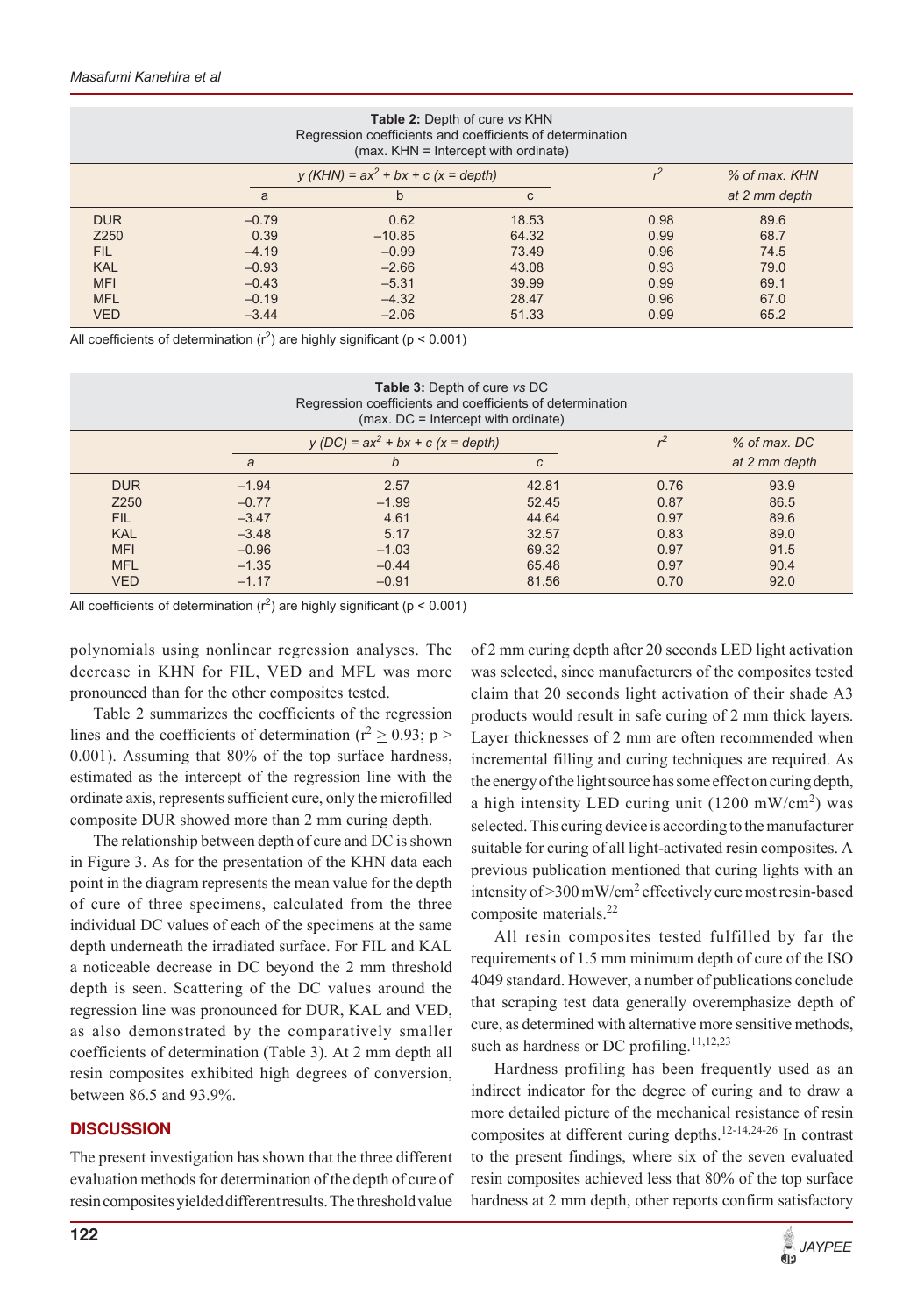hardness of resin-based composites within a given depth up to 2 mm.18 This difference might be related to the different curing units and techniques and the different composite materials used. Generally, the top of the specimen, i.e. the restoration surface, receives the highest light energy and will thus, probably also develop the highest physical properties, whereas deeper layers are affected by the reduced transmission of light through the resin composite.<sup>1</sup> An important limiting factor for the depth of cure is light scattering, that is related to the filler particle size. Light scattering is maximized when the filler size is about half the wavelength emitted by the curing device. $^{28}$ The hardness profiles for FIL and Z250, composites with almost the same monomer composition, yet different filler size at similar filler loading, show higher KHN for FIL to a depth of almost 3 mm. This difference between the two products might be related to the filler size, which for the microhybrid  $Z250$  is 0.19 to 3.3  $\mu$ m, in contrast to FIL including nanofiller clusters (0.8-1.4 μm) and discrete nanofillers of 20 nm.28,29

Indentation hardness is a nonintrinsic material property that reflects the resistance of a material to deformation under highly localized load. Hardness figures reflect both the degree of polymerization, the filler size and loading, and the quality of coupling between filler and polymer. In highly filler-loaded composites or materials with rather large prepolymer particles the filler effect on hardness is more pronounced than in composites with lower filler loading. Therefore, determination of the degree of conversion of double bonds is considered more adequate for assessment of depth of cure. Presumably, as a result of the decrease in light transmission during activation the materials tested showed a decrease in DC *vs* depth. As with KHN data second order polynomials showed the best regression fit, confirming findings reported by Leloup et al.<sup>7</sup> In particular FIL and KAL, yet also to some extent VED showed a steeper decrease in DC beyond 2 mm layer thickness than the alternative materials. When the percentage of the maximum degree of conversion was calculated from the regression equations for a composite depth of 2 mm, the results varied between 86.5 and 93.9%, whereas the corresponding figures for the KHN were between 65.2 and 89.6%. Thus, the depth of cure determined by micro-Raman and KHN have in common a gradual decay up to 2 mm depth and a more rapid decay at deeper layers.<sup>14</sup>

It has to be kept in mind that KHN and DC measurements reflect different changes in the polymer during and after curing. KHN responds mainly to the crosslinking density of the polymer, whereas DC, measuring the amount of conversion of carbon double bonds to single bonds,

summarizes several events, such as chain elongation, reaction with initiator radicals and crosslinking.

The DC of VED was remarkably high. Similar high values for the degree of conversion were reported by Cerutti et al<sup>30</sup> and Boaro et al<sup>31</sup> using Raman and FTIR spectroscopy respectively. The main crosslinker included in VED is TCD-DI-HEA is a high molecular mass urethane diacrylate. It may be speculated that VED cures comparatively slowly, leading to many double bond conversions by chain elongation and crosslinking before finally, due to immobilization of the system, no further reaction between double bonds and remaining radicals is possible.<sup>32</sup> On the other hand, the top surface hardness of VED (KHN 51) is comparatively low. A possible explanation is that Venus Diamond due to the tricyclodecane structure of the TCD monomer might have a low E-modulus and thus a low  $KHN.<sup>32</sup>$ 

The first null hypothesis that the resin composites tested would fulfill the ISO 4049 requirements for depth of cure was accepted. The second hypothesis that the KHN at 2 mm curing depth would be  $\geq 80\%$  of their top surface hardness is partially rejected, since only the microfilled DUR achieved more that 80% of the irradiated surface KHN. The third hypothesis was rejected, since the percentage reduction in DC at 2 mm layer thickness was much less than the KHN decrease.

# **CONCLUSION**

Within the limitations of the present study, the following conclusions were drawn:

- 1. Depth of cure values of resin composites determined with different testing methods, are not comparable. With the simple scraping test according to ISO 4049 depth of cure is measured, whereas Knoop hardness or DC profiling are indirect measures were arbitrarily defined percentage figures of the top surface properties serve as indicator for depth of cure.
- 2. Hardness and DC depth profiles followed second order polynomial regression lines. The slopes and intercepts of the regression lines were material dependent. The DC profiling results showed that at 2 mm depth all tested materials achieved high degrees of conversion ( $\approx 90\%$  of the top surface DC). In contrast, when 80% of the top hardness was defined as the clinically relevant depth of cure, only the microfilled reference fulfilled this requirement.
- 3. KHN reflects the crosslink density of the polymer, DC includes apart from crosslink density also the amount of conversion of carbon double bonds that will not contribute to enhancement of mechanical characteristics.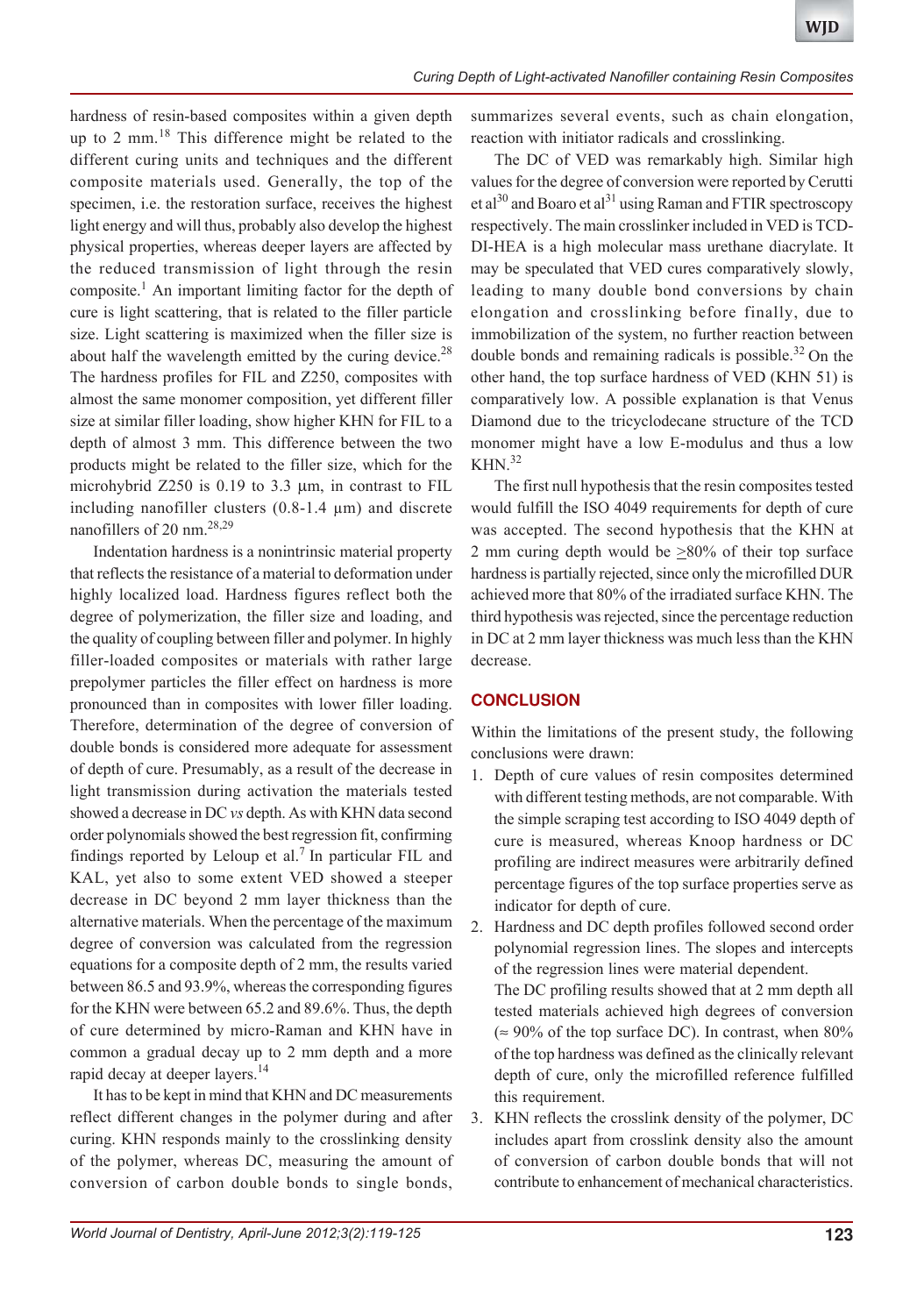Nevertheless, denoting 80 or 90% of the top surface hardness or DC as indirect threshold measure for depth of cure is disputable.

4. Generally, based on the KHN results of this trial, an extension of activation time beyond the mostly recommended 20 seconds duration is desirable. Longer irradiation is indispensible for darker shades and when the distance of the curing light from the resin composite is increased.

# **REFERENCES**

- 1. Dos Santos GB, Monte Alto RV, Sampaio Filho HR, da Silva EM, Fellows CE. Light transmission on dental resin composites. Dent Mater 2008;24:571-76.
- 2. Unterbrink GL, Muessner R. Influence of light intensity on two restorative systems. J Dent 1995;23:183-89.
- 3. Caughman WF, Caughman GB, Shiflett RA, Rueggberg FA, Schuster GS. Correlation of cytotoxicity, filler loading and curing time of dental composites. Biomaterials 1991;12: 737-40.
- 4. Shortall AC, Wilson HJ, Harrington E. Depth of cure of radiation activated composite restoratives. Influence of shade and opacity. J Oral Rehabil 1995;22:337-42.
- 5. Ferracane JL, Aday P, Matsumoto H, Marker VA. Relationship between shade and depth of cure for light-activated dental composite resins. Dent Mater 1986;2:80-84.
- 6. Davidson-Kaban SS, Davidson CL, Feilzer AJ, de Gee AJ, Erdilek N. The effect of curing light variations, bulk curing and wall-to-wall quality of two types and various shades of resin composites. Dent Mater 1997;13:344-52.
- 7. Leloup G, Holvoet PE, Bebelman S, Devaux J. Raman scattering determination of the depth of cure of light-activated composites: Influence of different clinically relevant parameters. J Oral Rehabil 2002;29:510-15.
- 8. Nomoto R, Asada M, McCabe JF, Hirano S. Light exposure required for optimum conversion of light activated resin systems. Dent Mater 2006;22:1135-42.
- 9. Caldas DBM, Almeida JB, Correr-Sobrinho L, Sinhoreti MAC, Consani S. Influence on curing tip distance on resin composite Knoop hardness number, using three different light curing units. Oper Dent 2003;28:315-20.
- 10. International Organization for Standardization. Dentistry polymer-based filling, restorative and luting materials. ISO 4049:2010(E).
- 11. Moore BK, Platt JA, Borges G, Chu TMG, Katsilieri I. Depth of cure of dental resin composites: ISO 4049 depth and microhardness of types of materials and shades. Oper Dent 2008;33:408-12.
- 12. deWald JP, Ferracane JL. A comparison of four modes of evaluating depth of cure of light-activated composites. J Dent Res 1987;66:727-30.
- 13. Ilie N, Hickel R. Quality of curing in relation to hardness, degree of cure and polymerization depth measured on nano-hybrid composite. Am J Dent 2007;20:263-68.
- 14. Santos GB, Medeiros IS, Fellows CE, Muench A, Braga RR. Composite depth of cure obtained with QTH and LED units assessed by microhardness and micro-Raman spectroscopy. Oper Dent 2007;31:79-83.
- 15. Rode KM, Kawano Y, Turbino ML. Evaluation of curing light distance on resin composite microhardness and polymerization. Oper Dent 2007;32:571-78.
- 16. Pilo R, Cardash SH. Post-irradiation polymerization of different anterior and posterior visible light-activated resin composites. Dent Mater 1992;8:299-304.
- 17. Rueggeberg FA, Caughman WF, Curtis JW, Davis HC. Factors affecting cure at depths within light-activated resin composites. Am J Dent 1993;6:91-95.
- 18. De Camargo EJ, Moreschi E, Baseggio W, Cury JA, Psacotto RC. Composite depth of cure using four polymerization techniques. J Appl Oral Sci 2009;17:446-50.
- 19. Shin WS, Li XF, Schwartz B, Wunder SL, Baran GR. Determination of the degree of cure of dental resins using Raman and FT-Raman spectroscopy. Dent Mater 1993;9:317-24.
- 20. Pianelli C, Devaux J, Bebelman S, Leloup G. The micro-Raman spectroscopy, a useful tool to determine the degree of conversion of light-activated composite resin. J Biomed Mater Res 1999;48:675-81.
- 21. Frisch MJ, Trucks GW, Schlegel HB, Scuseria GE, Robb MA, Cheeseman JR, et al. Gaussian 09. Revision B.1. Gaussian, Inc., Wallingford CT, 2009.
- 22. Fan PL, Schumacher RM, Azzolin K, Geary R, Eichmiller FC. Curing-light intensity and depth of cure of resin-based composites tested according to international standards. J Amer Dent Assoc 2002;133:429-34.
- 23. Leung RL, Kahn RL, Fan PL. Comparison of depth of polymerization evaluation methods for photo-activated composite. J Dent Res1984;63:262 (Abstract No. 1095).
- 24. Eliades GC, Vougiouklakis GJ, Caputo AA. Degree of double bond conversion in light-cured composites. Dent Mater 1987;3:19-25.
- 25. Correr AB, Sinhoreti MAC, Correr-Sobrinho L, Tango RN, Consani S, Schneider LFJ. Effect of exposure time vs irradiance on Knoop hardness of dental composites. Mater Res 2006;2: 275-80.
- 26. Cassoni A, de Olivera Ferla J, Shibli JA, Kawano Y. Knoop microhardness and FT-Raman spectroscopic evaluation of a resin-based dental material light-cured by an Argon ion laser and halogen lamp: An in vitro study. Photomedicine and Laser Surgery 2008;26:531-39.
- 27. Rueggeberg FA, Ergle JW, Mettenburg DJ. Polymerization depth of contemporary light-curing units using microhardness. J Esthet Dent 2000;12:340-49.
- 28. Ruyter IE, Oysaed H. Conversion in different depths of ultraviolet and visible light activated composite materials. Acta Odontol Scand 1982;40:179-92.
- 29. Kawaguchi M, Fukushima T, Miyazaki K. The relationship between cure depth and transmission coefficient of visible-lightactivated resin composites. J Dent Res 1994;73:516-21.
- 30. Cerutti F, Acquaviva PA, Gagliani M, Madini L, Mangani F, Depero LE, et al. Relevance of different polymerisation methods on light-curing composites conversion degree. J Dent Res 2009;88(Sp Iss A):(Abstr 301).
- 31. Boaro L, Versluis A, Braga R. Degree of conversion and postgel shrinkage of low shrinkage composites. J Dent Res 2010;89(Sp Iss B):(Abstr 319).
- 32. Marchesi G, Breschi L, Antoniolli F, Di Lenarda R, Ferracane J, Cadenaro M. Contraction stress of low-shrinkage composite materials assessed with different testing systems. Dent Mater 2010;26:947-53.